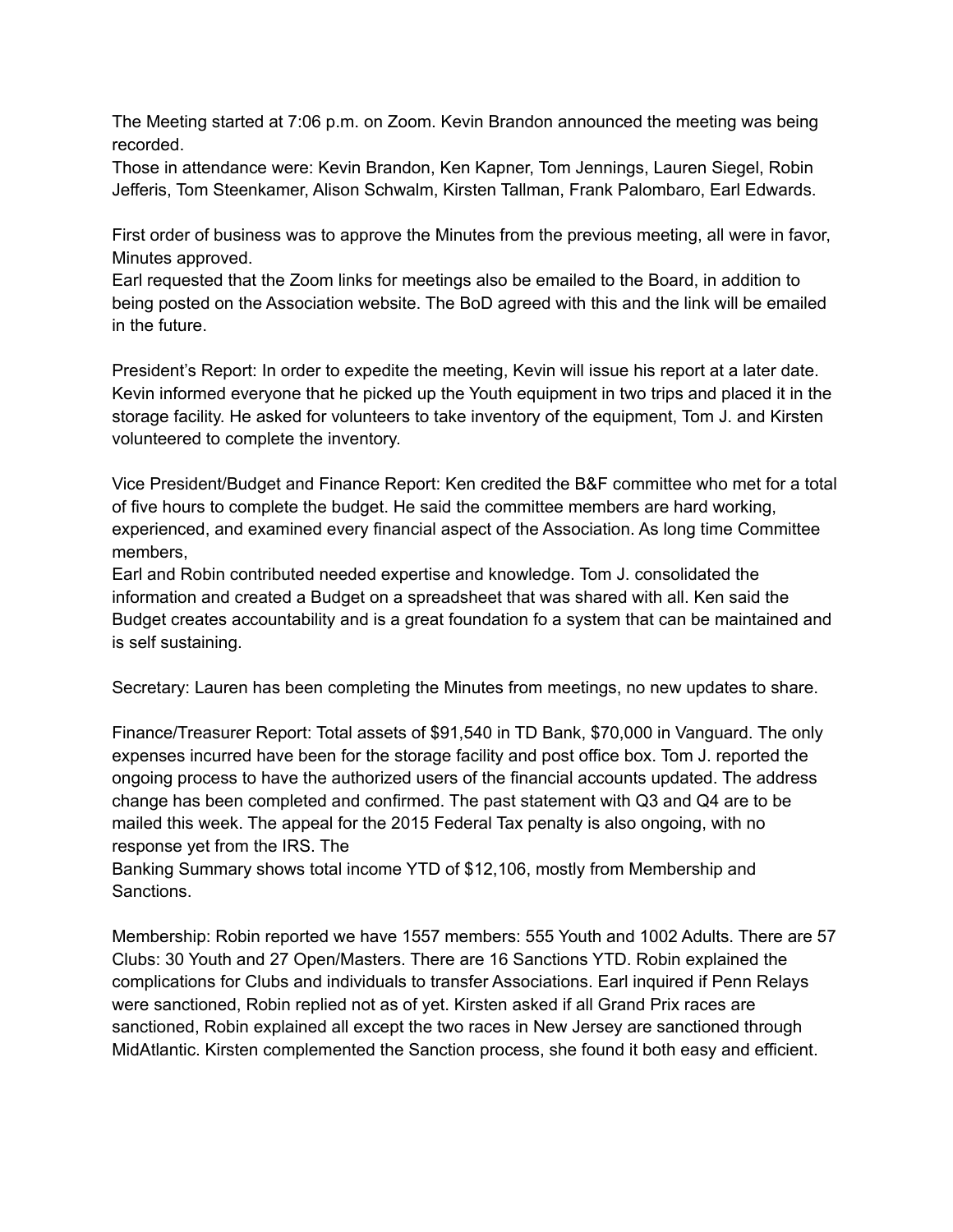LDR: Tom S. reported that the first race in the GP series, the Frostbite 5 Miler, was a great success. 113 Association members representing 10 clubs participated. Some feedback about the Trail portion of the course, which was unexpected to many, with complaints about the mud , roots, and tightness of the Trail. This will be discussed with AARC, as the course certification is being questioned because of the off road section. Tom J. will report back with verification about the course.

The MidAtlantic table was very popular, athletes were able to receive their Association awards, and gloves were given out to many.

The Haddonfield Adrenaline 5k has officially been canceled for 2022. The Valley Forge Rev Run is the next road race in the GP series, with Looney Leprechaun 20k the first Off Road race, on Saturday, March 12.

Kirsten asked if MAUSATF will have a table at Rev Run, Tom J. said yes.

Earl asked if there was any input from LDR directed towards each race to maintain quality. Tom explained there are qualifications for each race that RD's are expected to achieve. The Committee spends time on policies and procedures to ensure a quality series. RD's are notified of any complaints and problems. Tom talked about Billy Wright, the GP Coordinator, and his role in approving and attracting quality races.

High Performance: Alison reported that the Outdoor Meet will most likely be June 4 or 5, with Widener, University of Delaware, amd Gwynedd Mercy all possible venues. Meet details will be finalized by the end of March. An Indoor Meet will be planned for 2023. Michelle Rohl has been recruited for the Committee, with one more member being sought.

The Delaware Mile Challenge will be April 9, at Tatnall School, with Open, Elite, and Masters races. HP will help sponsor and promote this race, as it will build relationships in DE and promote USATF. Clubs will be contacted to encourage their members to participate. Three certified officials are needed if any records are expected to be broken. Earl suggested there are Officials Coordinators that can assist. There will be an Association table at the event to market and promote.

Youth: Paul M. was unable to attend the meeting.

Officials: Earl congratulated three of our Association member who were Officials at the National Championship Meet in Spokane. We have Officials who will be traveling to and officiating at the Outdoor Championships and World Championships in Eugene, Oregon. Our Officials are well known and respected throughout the Nation and the Association is very proud of all of them! There has been no growth in the number of Officials, but former Officials are newly interested in becoming active again, and there are new prospects interested. The SafeSport process is tedious and discouraging, delaying the certification process.

Penn Relays has canceled the Officials Clinic, which typically spurs interest to attract new Officials.

Unfinished Business: Kevin and Lauren will be working on the March 30th elections, which will take place during the General Membership meeting on that date. Elections will be held for Treasurer , High Performance, and Youth Committee. The election will be announced via email,